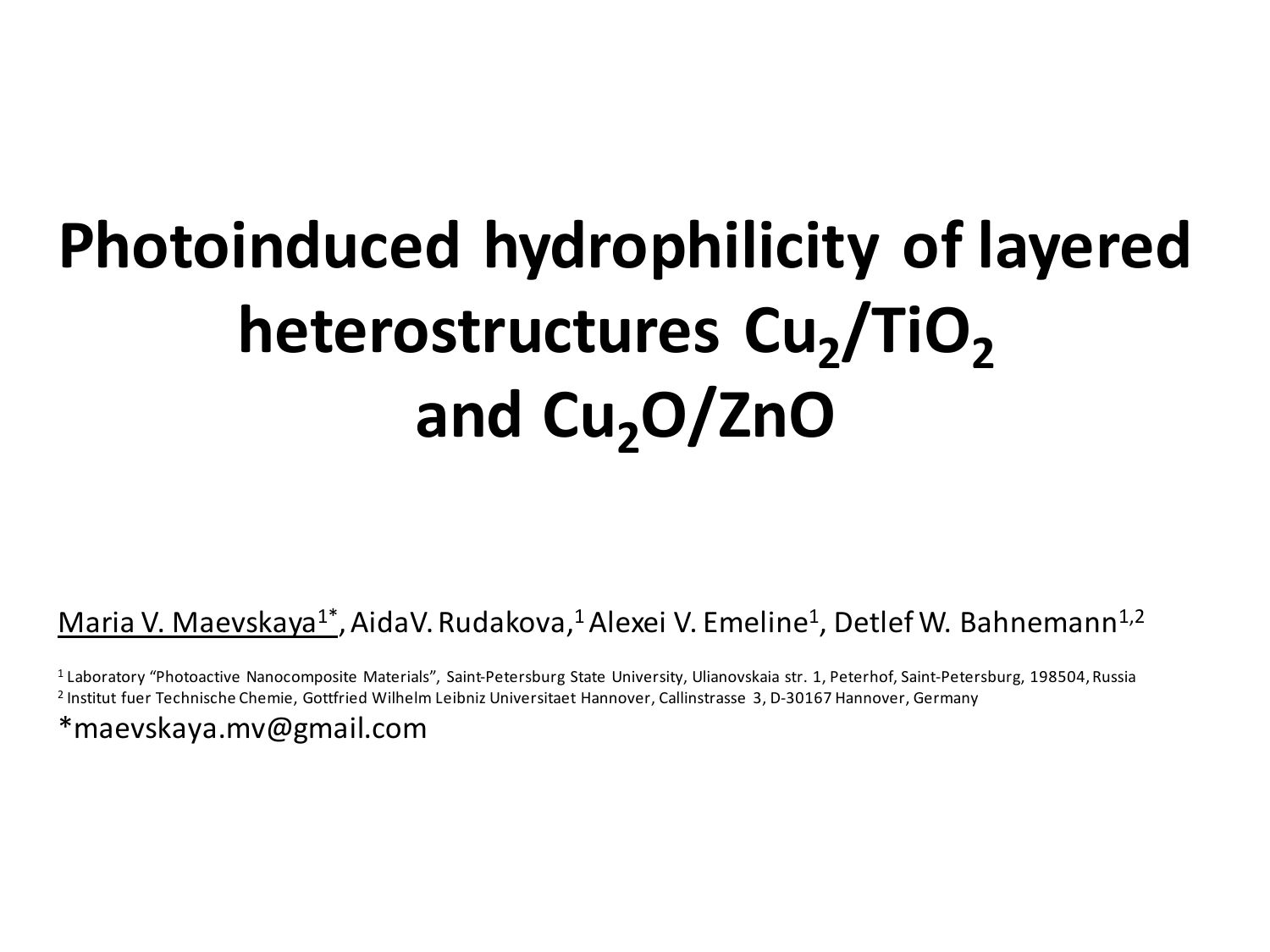## Photoinduced hydrophilicity of ZnO and  $TiO<sub>2</sub>$ nanocoatings



Photoinduced hydrophilic state of nanocoatings under action UV irradiation . 1 (Copyright 2002 American Chemical Society.)

ZnO and  $TiO<sub>2</sub>$  are well-known oxides that exhibit a transition to a superhydrophilic state under the action of ultraviolet radiation. The first stage in this phenomenon is the generation of charge carriers and their subsequent interaction with the hydroxyl-hydrated cover. However, at the moment, the role of each type of charge carriers in this phenomenon is not known.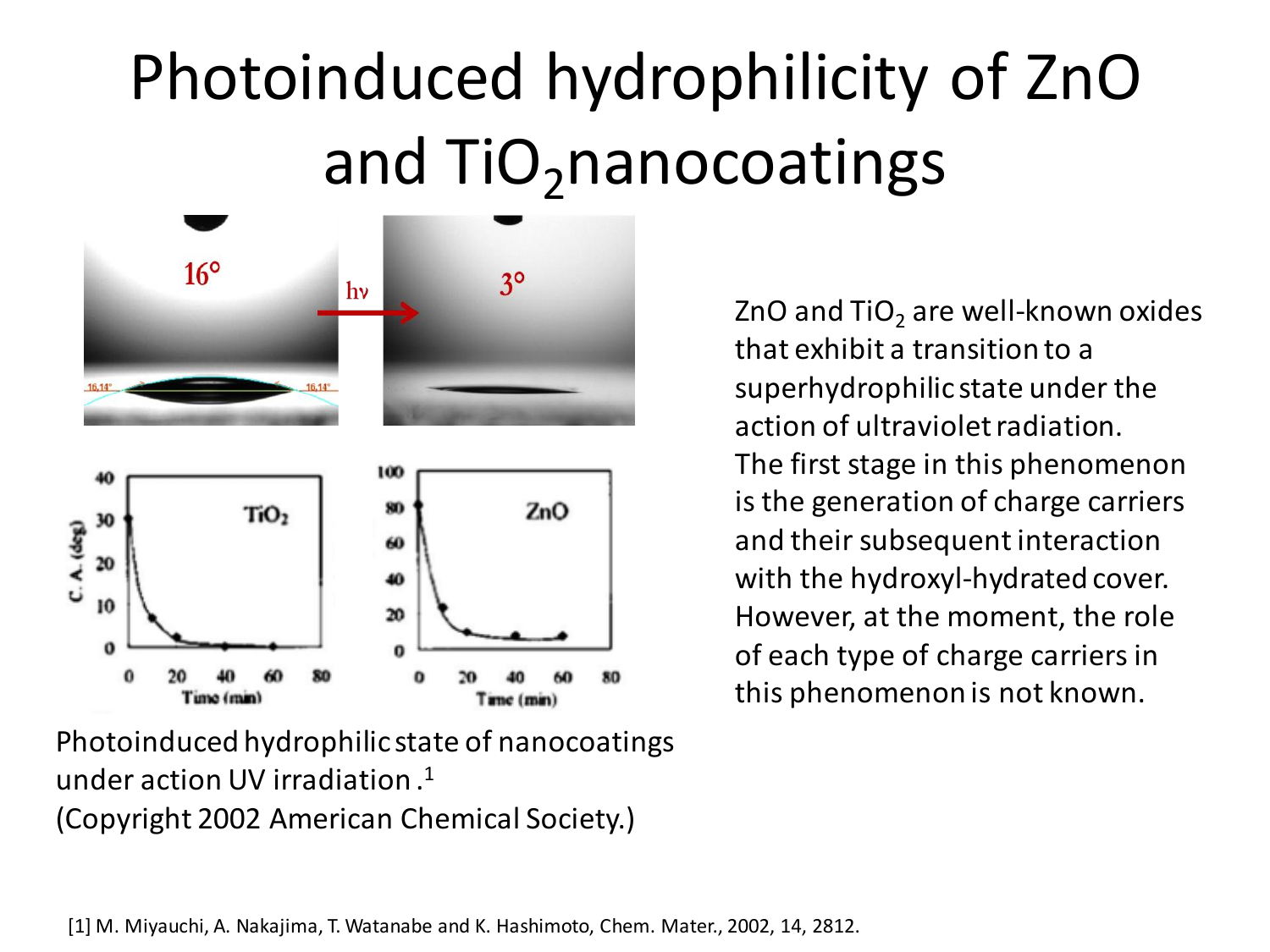## Synthesis and characterization of heterostructures

**Synthesis:** The heterostructures were formed layer-by-layer.

 Cu2O film was formed from solgel(diethanolamine (Fluka, 99%), isopropanol (99.8%, Ecos-1), Cu(OAc)<sub>2</sub>H<sub>2</sub>O (99.0%, Vekton))by dip-coating method and annealed in N2 atmosphere.

TiO2 layer was synthesized on  $SiO_2$ -coated glass and Cu2O substrates by ALD method at 200˚C from  $\mathsf{TiCl}_4$ .

 ZnO layer was synthesized from sol-gel(ethylene glycol (99.5%, LenReactiv) ,zinc acetate dihydrate Zn(OAc)<sub>2</sub> 2H<sub>2</sub>O (99.0%, Vekton), isopropanol (99.8%, Ecos-1) , triethylamine(99.5%, PanReac AppliChem) )by dip-coating and annealed at 280˚C.



#### **Table1**. Characterization data



a) Cross-section ZnO nanocoating, b)cross-section ZnO/Cu<sub>2</sub>O heterostruture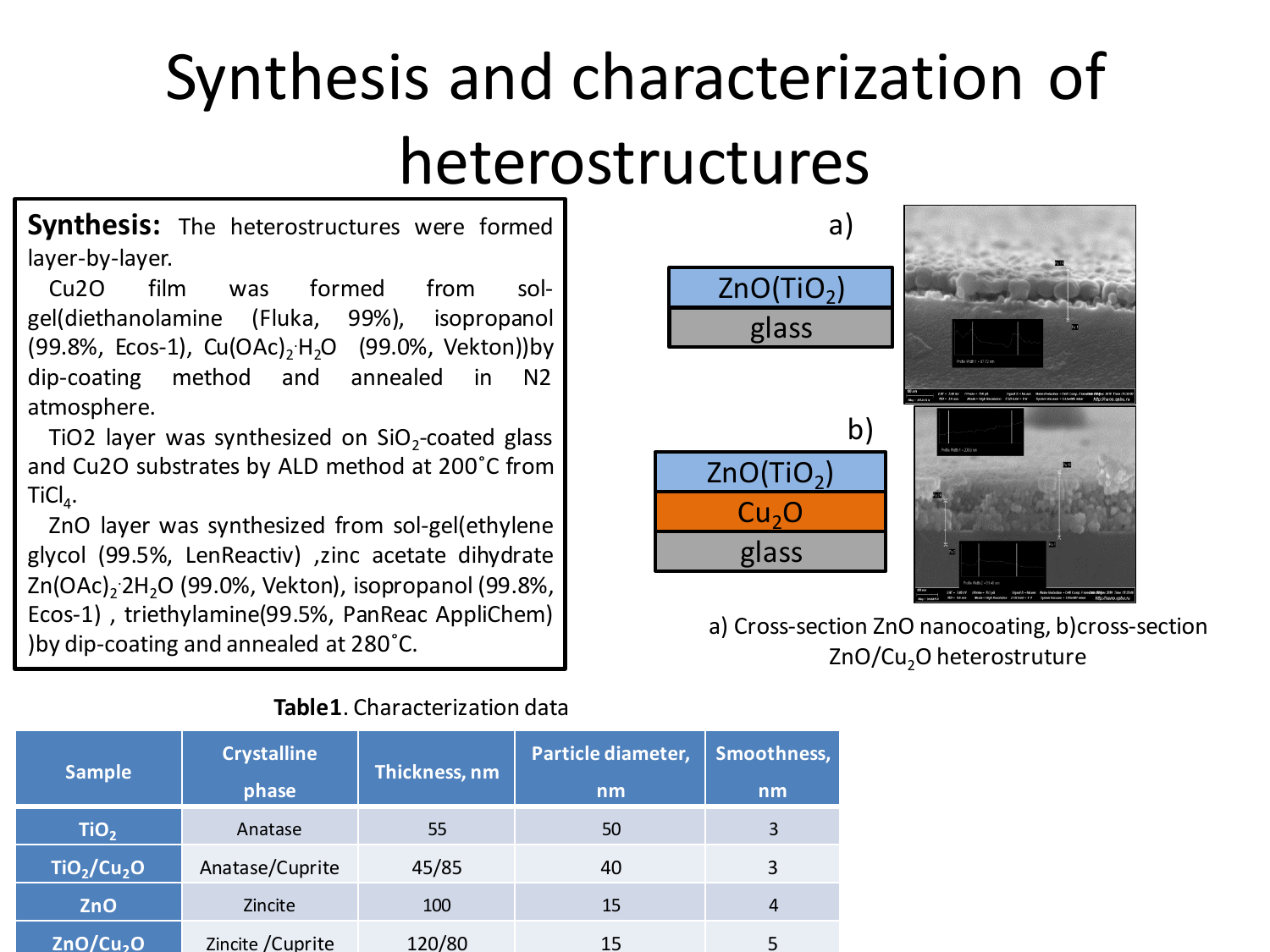### Impedance spectroscopy



#### **Data impedance spectroscopy for TiO2 nanocoatings**









Energy diagrams of individual components of heterostructured coatings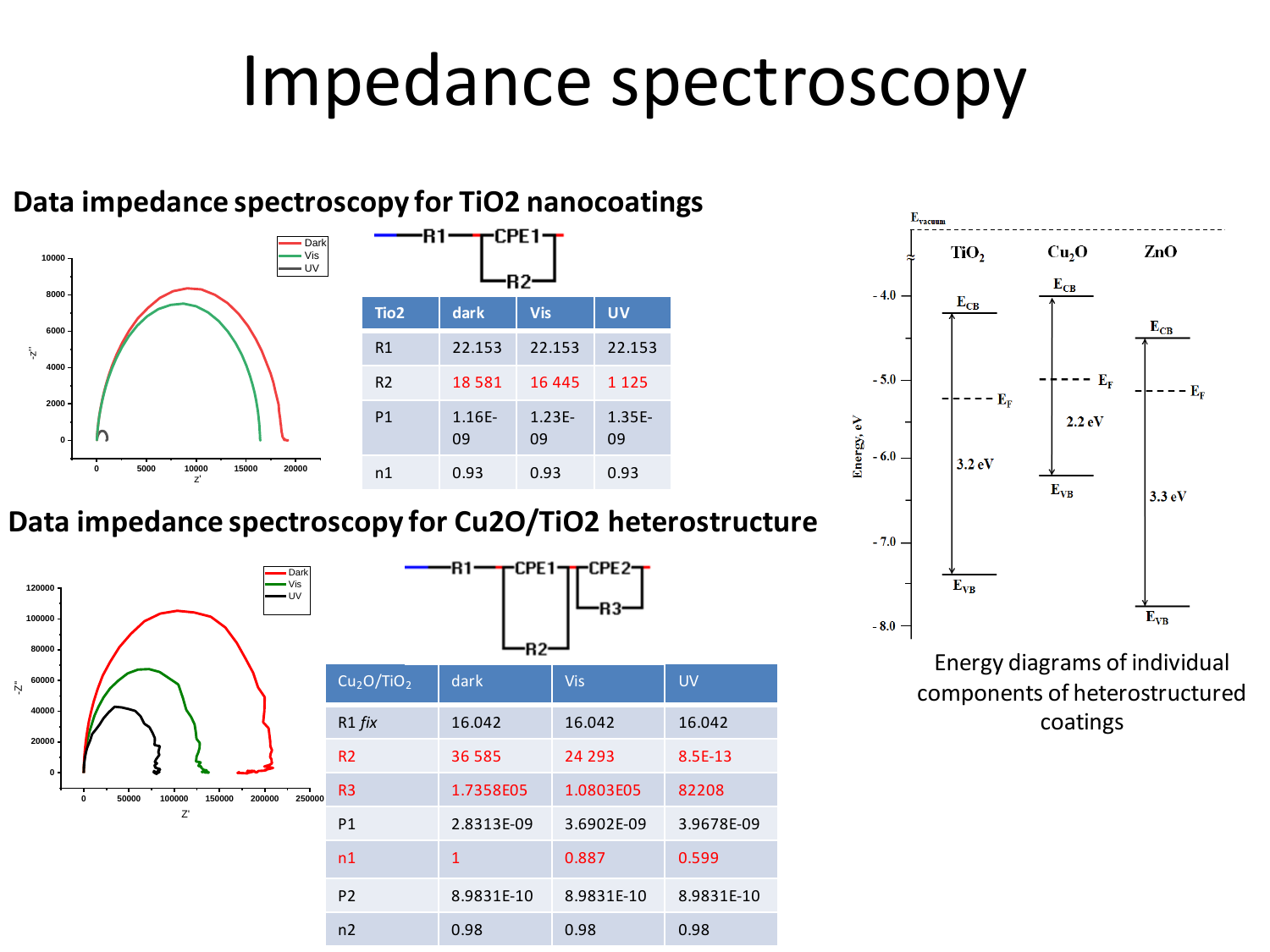# Hydrophilicity of heterostructures



Kinetics of contact angle with water under Visible Light(λ>420nm) and UV(320nm<λ<380nm)

The  $Cu<sub>2</sub>O$  substrate affects the direction of the hydrophilic conversion. In contrast to single-component films, heterostructurestransform into a more hydrophobic state in both cases under the influence of visible light, and under the influence of ultraviolet irradiation. This effect of the  $Cu<sub>2</sub>O$  substrate is explained in terms of charge separation at corresponidng heterojunctions with electrons transferred from  $Cu<sub>2</sub>O.$